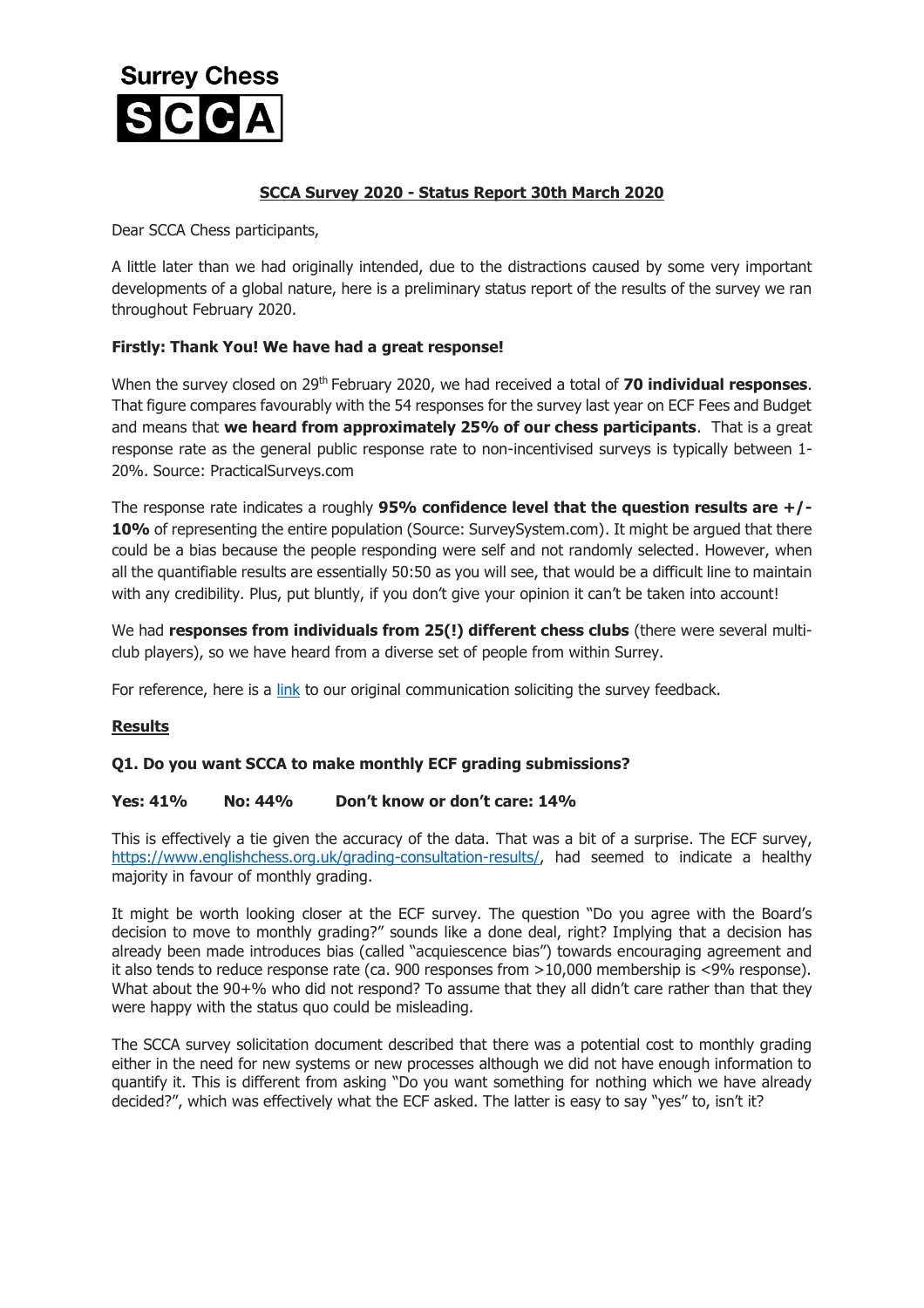## **Surrey Chess**

When looking at our results, we looked for bias in the demographic categories and the only one we picked up was that older players (55+) are less receptive than younger players to monthly gradings. That might be understandable, in the sense that older players have lived with the current system for a long time, seen their grades go up and down, and may be less inclined to see a reason for change. Possibly they may also be seeing some decline in grading and don't wish to be reminded of it on a monthly basis! Regardless, SCCA has an equality policy which means that, if you are aged 18 or 80, we treat your opinions as equally important.

## **Conclusion**

**There is no overwhelming drive for monthly grading submissions in Surrey.** Opinion is split down the middle.

#### **The position we intend to adopt is that SCCA will consider moving to monthly grading submissions only if we become very comfortable that our grader, our webmaster and their successors will be able to manage the transition and ongoing workload.**

We would also want the ECF to give us substantial support in terms of building new IT interfaces, if necessary. If the current process can be more automated such that the ongoing workload in the future is no greater and preferably less than the status quo, then that would be a potential persuader. In any event, SCCA should not be in the first wave of leagues moving to monthly submissions and should let others go first and fix the inevitable teething problems before we make our final decision. We should also liaise with other leagues who use independent, non-standard LMS, websites to help each other going forward.

## **Q2. Do you want FIDE rating for your county match games?**

#### **Yes: 37% No: 39% Don't know or don't care: 24%**

Again, a tie within the accuracy of the data. The devil is in the demographic details.

What was not a great surprise was that only 2 out of 70 respondents who are not already Platinum or Gold members want their county matches FIDE rated. What was a surprise was that there are a significant number (about a third) of Gold members who don't want their county matches FIDE rated! The result of the latter is that, even for the higher teams (Open, U180, U160), about 50% of respondents don't want FIDE rating and that proportion is consistent across the teams.

In light of the difficulties our county captains have had in recent years in fielding full teams it seems highly problematic to try to implement FIDE rating either in lower (other than the Open) teams in the National Stages or in any (including the Open) teams in the SCCU stages. SCCA had previously resisted an ECF proposal to FIDE rate the U180 National Stages. The survey results support that stance and **the SCCA position should be to continue to support the status quo in the future.**

#### **Q5. Do you support the increase to the ECF Members' contribution to the International Budget from ca. £30k/a to £46k/a?**

**Yes: 39% No: 40% Don't know or don't care: 19% Skipped question: 3%**

Yet another tie within the accuracy of the data!